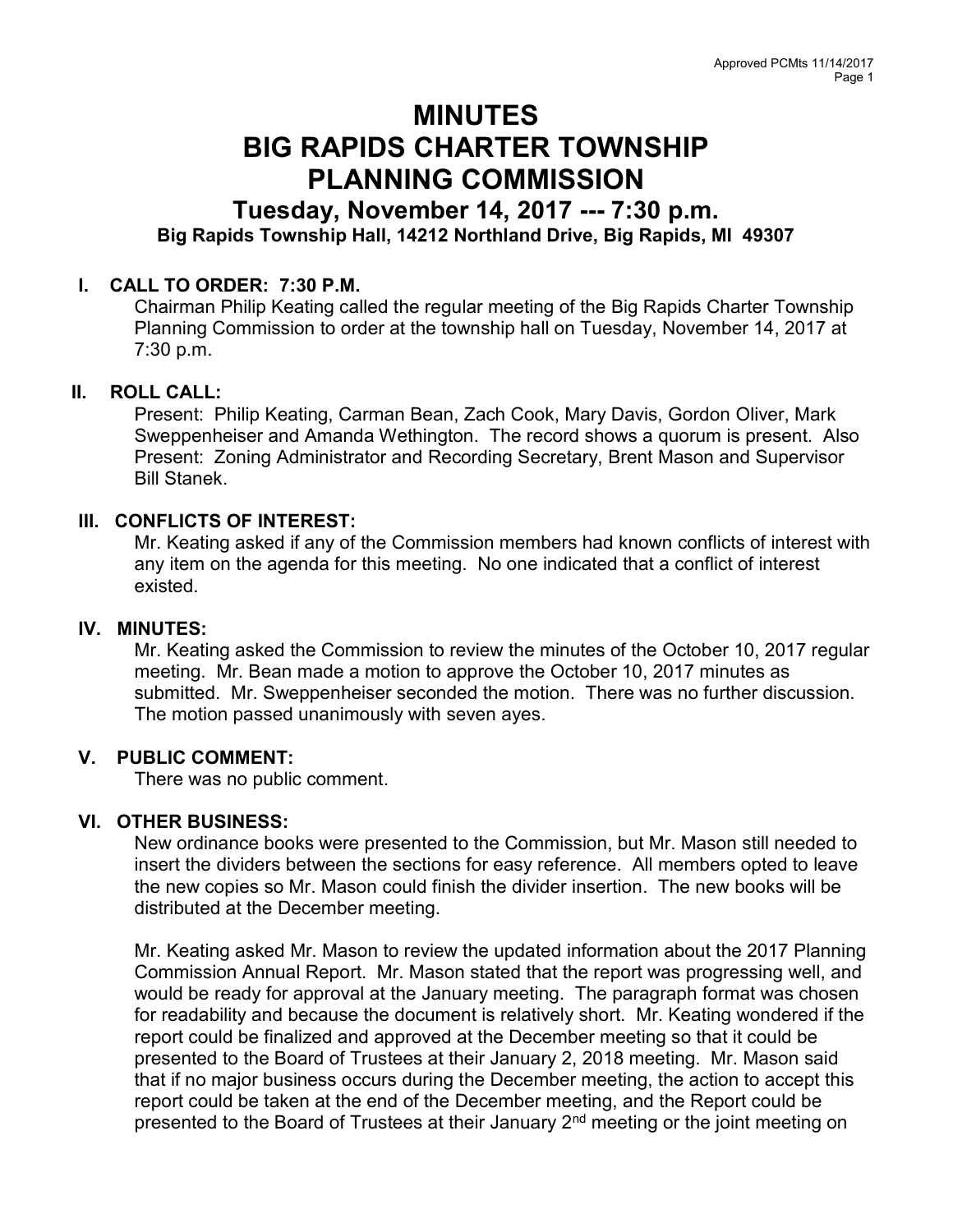January  $9<sup>th</sup>$ . The Planning Commission concurred that they would like to finalize the report at the December meeting.

Mr. Mason is requesting that the proposed fee schedule for Zoning and Planning department business functions be recommended by the Planning Commission so that they can be forwarded to the Board of Trustees for action at their December Meeting. The proposal was developed in order to recover some of the costs associated with providing these services to the users of said services. Mr. Mason stated that the fee schedule will have an effective date of January 1, 2018. This will allow time for the fee schedule to be posted on the Township website. Mr. Mason explained how the cost of providing the listed services were calculated, and why he would like to recover some of those costs. Mr. Keating expressed his thoughts that the engineering reviews are very beneficial and should be continued. Currently, the Township pays for these reviews, and the developers are not charged for the service. Mr. Bean asked about the projected revenue figures, and Mr. Mason replied that they are based on an "average" year's requests. Mr. Keating started discussion by asking why a property owner should have to pay for these services when they are already paying property taxes to the township that should supposedly cover these services. Mr. Sweppenheiser mentioned that the services do present a liability to the township. He further said that no one appreciates services that are provided for free and unfortunately, there is a segment of the population that will take advantage of the service if it is provided at no cost. Discussion of the different fee structures occurred and Mr. Keating asked several questions about how the fees were determined. Mr. Mason explained that some were based on actual costs involved in zoning and planning processes, and others were arbitrary, such as the special meeting fee, which is meant to be a deterrent to requests for special meetings. Mr. Sweppenheiser mentioned that he thought that a higher fee for a special meeting was appropriate because the benefit of a special meeting was negligible, given that almost all projects rarely begin immediately after the approval process is complete. Mr. Keating asked for a motion to recommend the fee proposal to the Board of trustees. Mr. Bean made the motion to recommend that the Board of Trustees approve the Zoning and Planning Fee schedule with a change to the Zoning Compliance Letter/Research fee to \$30.00 per hour. Mr. Sweppenheiser seconded the motion. Mr. Keating asked that a roll call vote be taken. Those in favor were: Mr. Sweppenheiser, Mr. Oliver, Mr. Cook, Mrs. Davis and Mrs. Wethington. Mr. Keating was opposed and Mr. Bean abstained as he will vote on the proposal at the Board of Trustees meeting. The motion passed with 5 ayes, 1 nay and 1 abstain. Mr. Keating thanked everyone for their input.

Mr. Mason shared information about a training opportunity being provided free of charge by the City of Big Rapids for Planning Commission and ZBA members. This will be held at City Hall on December  $7<sup>th</sup>$  from 5:30p.m. until ~8:00 p.m. and is being facilitated by Eric Williams. Mr. Keating stated that he was interested. Mr. Mason will be sending out a reminder email to the Planning commissioners and to the ZBA members around the 1<sup>st</sup> of December. Mr. Mason mentioned that he would let Mr. Sweppenheiser know how many Township members would be attending. Mr. Keating asked when the City held their Planning Commission meetings. Mr. Sweppenheiser replied that they meet on the third Wednesday of the month at 6:30 p.m. Mr. Bean mentioned that the Citizen Planner class put on by the MSU Extension contains some very valuable information and wondered if we could request a class be presented locally, so that people from the area could attend without having to travel a great distance. Mr. Mason will get together with